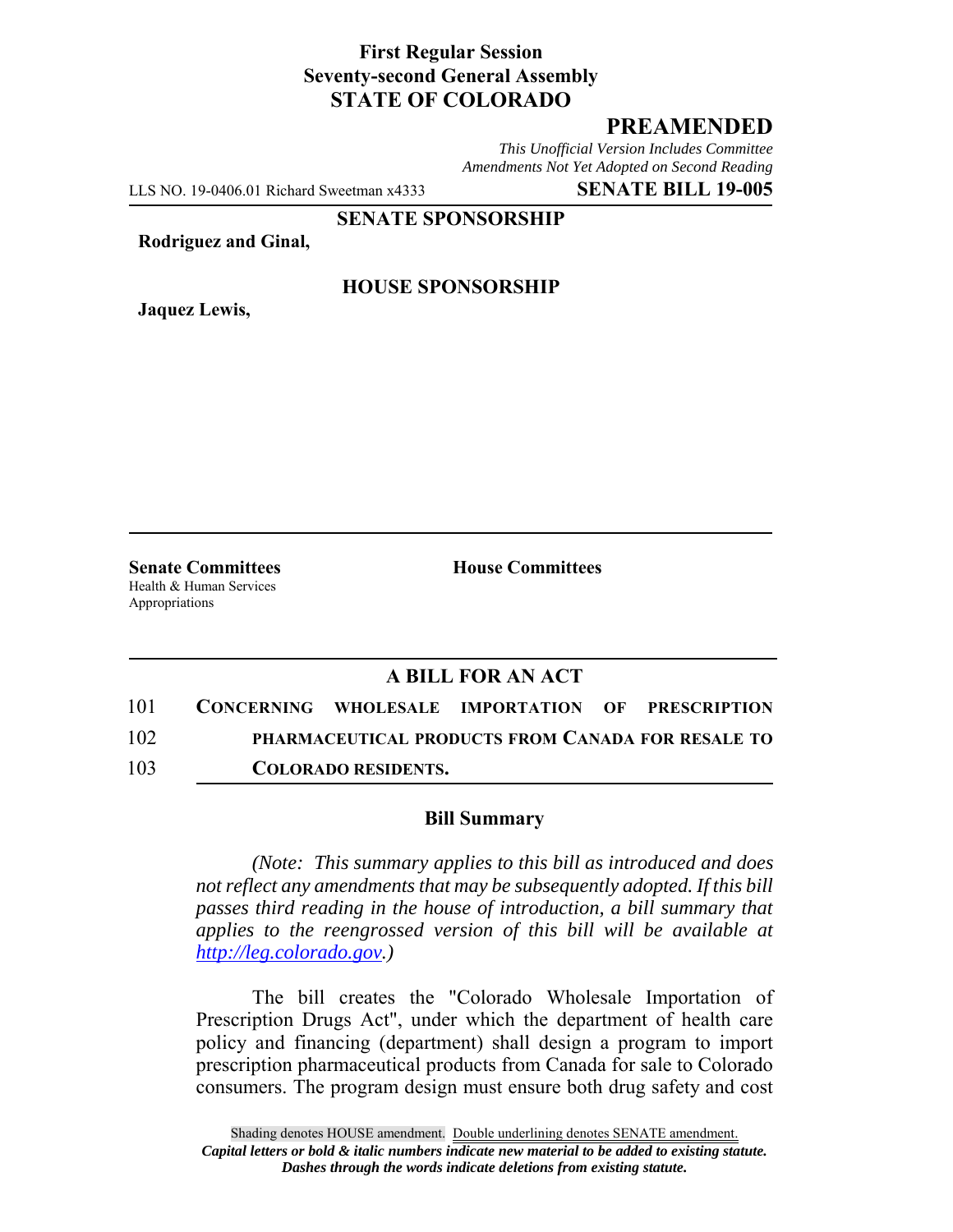savings for Colorado consumers. The department shall submit the program design to the secretary of the United States department of health and human services and request the secretary's approval of the program, as required by federal law, to import Canadian pharmaceutical products.

If the secretary approves the program, the department shall implement the program. The department shall adopt a funding mechanism to cover the program's administrative costs, and the department shall annually report on the program to the general assembly.

*Be it enacted by the General Assembly of the State of Colorado:*

 **SECTION 1. Legislative declaration.** (1) The general assembly hereby finds and declares that:

 (a) United States consumers pay some of the highest prescription drug prices in the world, and it is estimated that United States consumers pay twice as much as the amount Canadian consumers pay for patented prescription drugs and twenty percent more for generic drugs;

 (b) Federal law, as codified in 21 U.S.C. sec. 384, authorizes the secretary of the United States department of health and human services to allow wholesale importation of prescription drugs from Canada if such importation is shown to be both safe and less costly for United States consumers;

 (c) Although importing prescription drugs would be less costly, there may be risks posed to consumer health and safety if the source, quality, and purity of prescription drugs sold by online pharmacies cannot be verified;

 (d) Canada has a rigorous regulatory system to license prescription drugs, equivalent to the licensing system in the United States;

 (e) In the United States, Title II of the federal "Drug Quality and Security Act", Pub.L. 113-54, referred to as the "Drug Supply Chain Security Act", has significantly improved drug security and safety through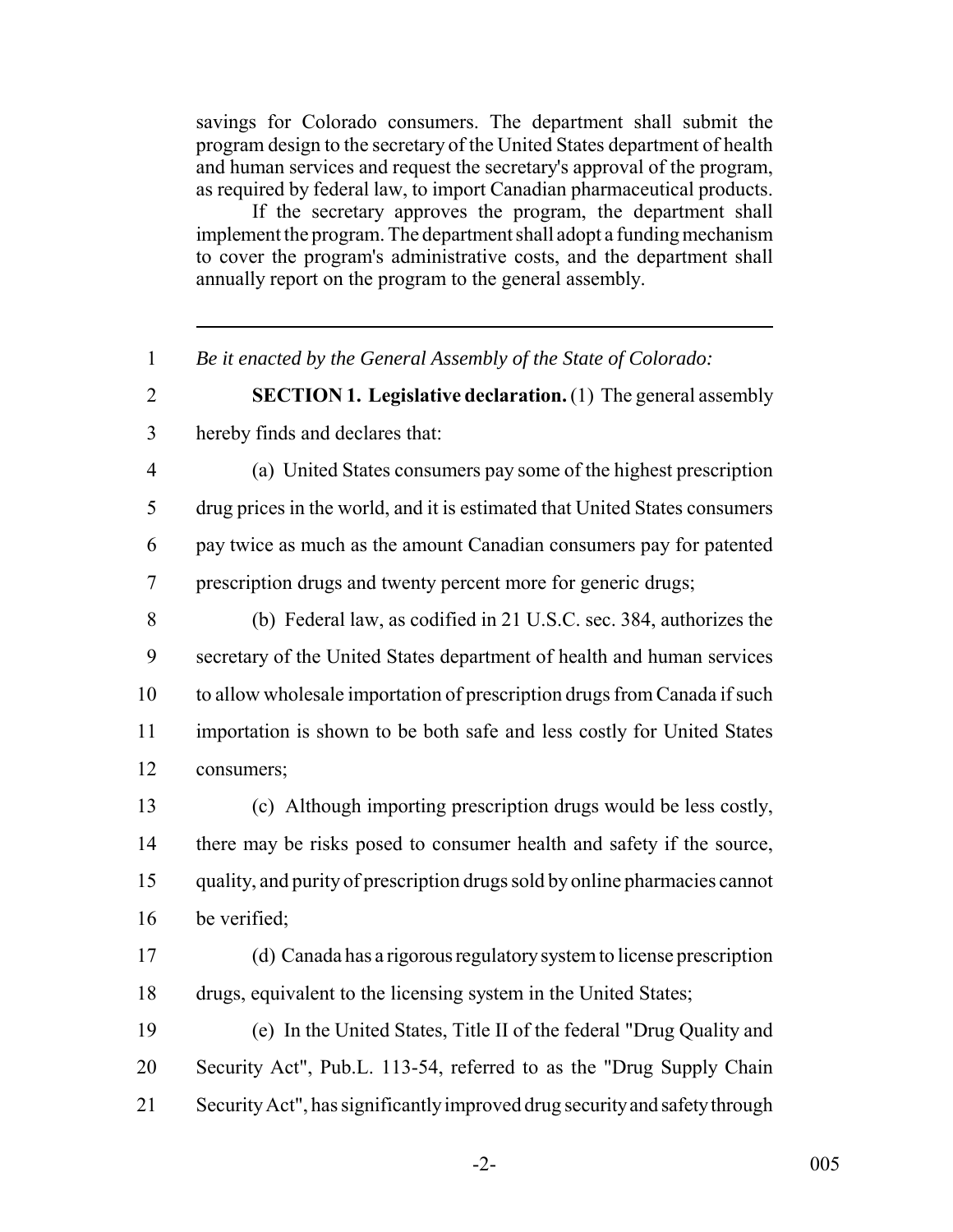| $\mathbf{1}$   | a system of pharmaceutical product track-and-trace procedures; and                      |
|----------------|-----------------------------------------------------------------------------------------|
| $\overline{2}$ | (f) A wholesale drug importation program for the exclusive                              |
| 3              | benefit of Colorado residents should be designed and implemented to                     |
| $\overline{4}$ | provide Colorado consumers access to safe and less expensive                            |
| 5              | prescription drugs.                                                                     |
| 6              | <b>SECTION 2.</b> In Colorado Revised Statutes, 25.5-1-201, amend                       |
| 7              | (1) introductory portion, $(1)(f)$ , and $(1)(g)$ ; and <b>add</b> $(1)(h)$ as follows: |
| 8              | 25.5-1-201. Programs to be administered by the department                               |
| 9              | of health care policy and financing. (1) Programs to be administered                    |
| 10             | and functions to be performed by The department of health care policy                   |
| 11             | and financing shall be as follows ADMINISTER THE FOLLOWING PROGRAMS                     |
| 12             | AND PERFORM THE FOLLOWING FUNCTIONS:                                                    |
| 13             | The old age pension health and medical care program, as<br>(f)                          |
| 14             | specified in section $25.5-2-101$ ; and                                                 |
| 15             | (g) Programs, services, and supports for persons with intellectual                      |
| 16             | and developmental disabilities, as specified in article 10 of this title TITLE          |
| 17             | $25.5$ ; AND                                                                            |
| 18             | (h) ANY PROGRAM CONCERNING THE WHOLESALE IMPORTATION OF                                 |
| 19             | PRESCRIPTION DRUGS PURSUANT TO PART 2 OF ARTICLE 2.5 OF THIS TITLE                      |
| 20             | <u>25.5.</u>                                                                            |
| 21             | <b>SECTION 3.</b> In Colorado Revised Statutes, add part 2 to article                   |
| 22             | 2.5 of title 25.5 as follows:                                                           |
| 23             | PART <sub>2</sub>                                                                       |
| 24             | WHOLESALE IMPORTATION OF PRESCRIPTION DRUGS                                             |
| 25             | 25.5-2.5-201. Short title. THE SHORT TITLE OF THIS PART 2 IS THE                        |
| 26             | "COLORADO WHOLESALE IMPORTATION OF PRESCRIPTION DRUGS ACT".                             |
| 27             | 25.5-2.5-202. Definitions. As USED IN THIS PART 2, UNLESS THE                           |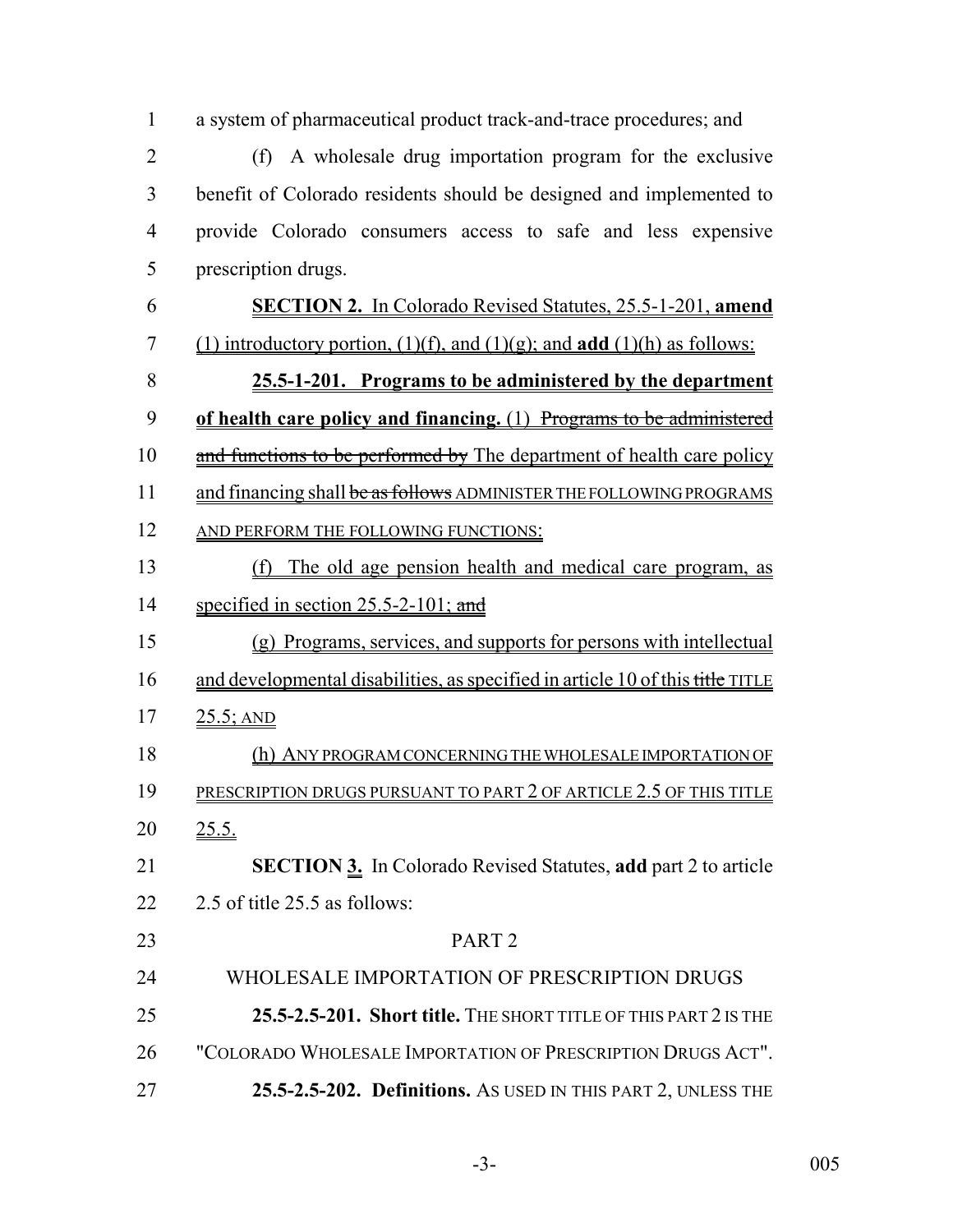CONTEXT OTHERWISE REQUIRES:

 (1) "ACTUAL ACQUISITION COST" MEANS THE PRICE PAID FOR AN IMPORTED PRESCRIPTION PHARMACEUTICAL PRODUCT BY A WHOLESALER UNDER THE IMPORTATION PROGRAM. (2) "CARRIER" HAS THE SAME MEANING AS SET FORTH IN SECTION 6 10-16-102 (8). (3) "IMPORTATION PROGRAM" MEANS A PROGRAM ADMINISTERED BY THE STATE DEPARTMENT IN ACCORDANCE WITH THIS PART 2. (4) "LICENSED PROVIDER" MEANS A PERSON WHO IS LICENSED TO PRESCRIBE PHARMACEUTICAL PRODUCTS TO CONSUMERS BY A HEALTH 11 CARE PRESCRIBER BOARD DESCRIBED IN SECTION 24-34-112 (1)(a). 12 (5) "SECRETARY" MEANS THE SECRETARY OF THE UNITED STATES DEPARTMENT OF HEALTH AND HUMAN SERVICES. **25.5-2.5-203. Wholesale drug importation program - state department to design program - program requirements.** (1) ON OR 16 BEFORE JULY 1, 2020, THE STATE DEPARTMENT, IN CONSULTATION WITH RELEVANT STAKEHOLDERS AND FEDERAL AGENCIES, SHALL DESIGN AN IMPORTATION PROGRAM TO IMPORT PRESCRIPTION PHARMACEUTICAL PRODUCTS FROM ONE OR MORE LICENSED CANADIAN SUPPLIERS SOLELY FOR DISTRIBUTION TO PARTICIPATING IN-STATE PHARMACIES AND OTHER LICENSED PROVIDERS FOR THE EXCLUSIVE PURPOSE OF DISPENSING PRESCRIPTION PHARMACEUTICAL PRODUCTS TO COLORADO RESIDENTS WITH VALID PRESCRIPTIONS. IN DESIGNING THE IMPORTATION PROGRAM, THE STATE DEPARTMENT SHALL ENSURE THAT THE IMPORTATION PROGRAM SATISFIES THE REQUIREMENTS OF 21 U.S.C. SEC. 384. THE STATE DEPARTMENT SHALL INCLUDE IN THE DESIGN OF THE IMPORTATION PROGRAM INFORMATION INDICATING HOW THE IMPORTATION PROGRAM

-4- 005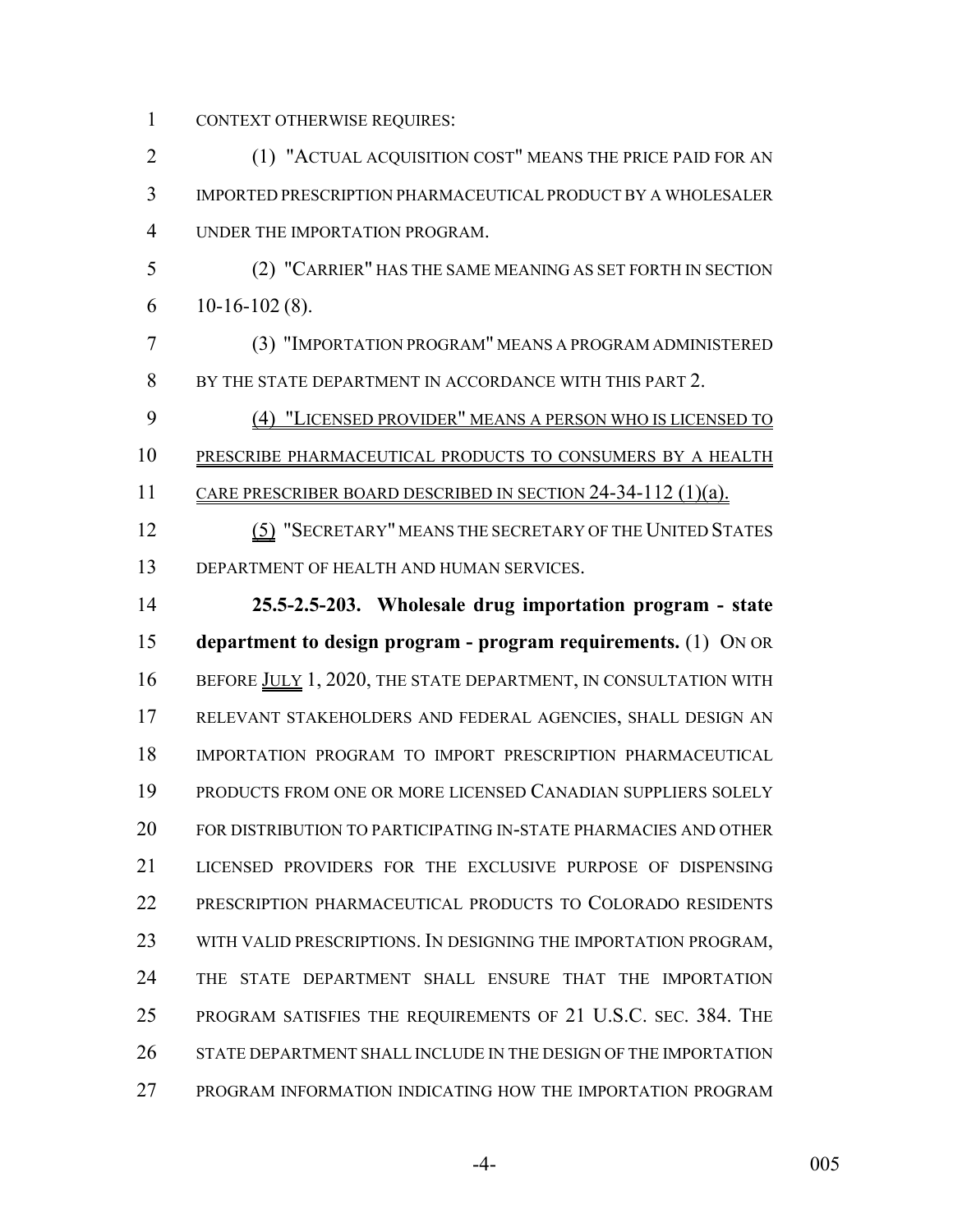WILL:

 (a) DESIGNATE AN OFFICE OR DIVISION OF A STATE AGENCY THAT SHALL BECOME A LICENSED PHARMACEUTICAL WHOLESALER OR CONTRACT WITH A PHARMACEUTICAL WHOLESALER LICENSED PURSUANT 5 TO PART 3 OF ARTICLE 42.5 OF TITLE 12; (b) ENSURE DRUG SAFETY AND COST SAVINGS FOR COLORADO CONSUMERS; (c) MEET THE REQUIREMENTS FOR WHOLESALER LICENSES IN 9 ACCORDANCE WITH PART 3 OF ARTICLE 42.5 OF TITLE 12; (d) SELECT QUALIFIED CANADIAN PHARMACEUTICAL SUPPLIERS THAT ARE LICENSED AND REGULATED UNDER CANADIAN NATIONAL OR PROVINCIAL LAWS; (e) SAMPLE IMPORTED PRESCRIPTION PHARMACEUTICAL PRODUCTS 14 FOR PURITY, CHEMICAL COMPOSITION, AND POTENCY TO THE EXTENT REQUIRED BY FEDERAL LAW; (f) DETERMINE WHICH PRESCRIPTION PHARMACEUTICAL PRODUCTS WILL BE IMPORTED AND ENSURE THAT ALL IMPORTED PRODUCTS ARE SIGNIFICANTLY LESS COSTLY TO COLORADO CONSUMERS THAN THE EQUIVALENT UNITED STATES-LICENSED PRESCRIPTION PHARMACEUTICAL PRODUCTS; (g) ENSURE THAT IMPORTED PRESCRIPTION PHARMACEUTICAL PRODUCTS ARE NOT DISTRIBUTED, DISPENSED, OR SOLD OUTSIDE OF COLORADO; (h) ENSURE THAT PARTICIPATING PHARMACIES AND OTHER LICENSED PROVIDERS CHARGE INDIVIDUAL CONSUMERS, CARRIERS, AND OTHER PAYERS NO MORE THAN THE LIMIT ESTABLISHED BY THE STATE DEPARTMENT FOR EACH IMPORTED PRESCRIPTION PHARMACEUTICAL

-5- 005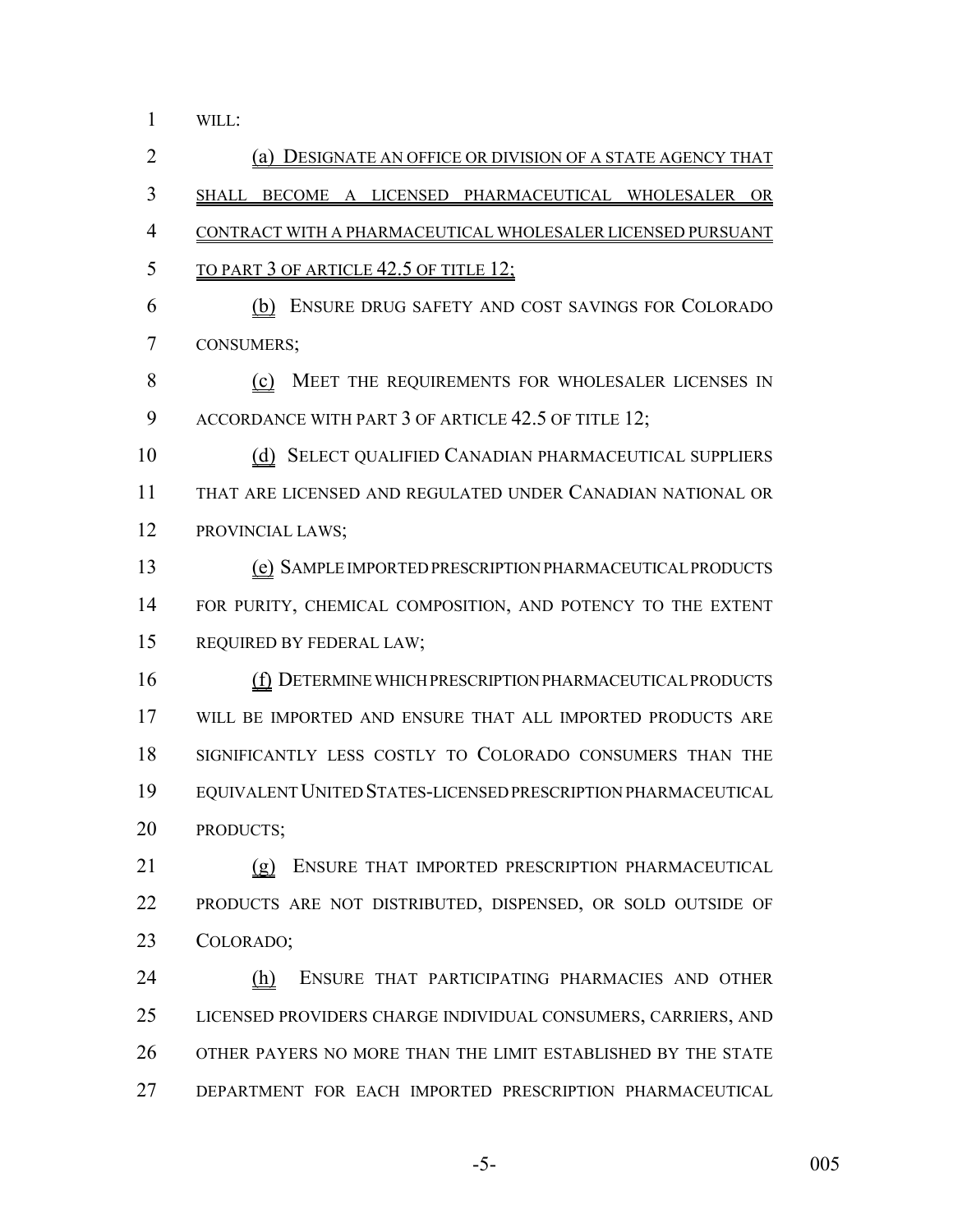PRODUCT;

 (i) ENSURE THAT EACH PAYMENT MADE BY A CARRIER FOR REIMBURSEMENT OF THE PRODUCT COMPONENT OF ANY CLAIM DOES NOT EXCEED THE LIMIT ESTABLISHED BY THE STATE DEPARTMENT FOR THE IMPORTED PRESCRIPTION PHARMACEUTICAL PRODUCT FOR WHICH THE PAYMENT IS MADE;

 (j) ENSURE THAT CARRIERS MAINTAIN UP-TO-DATE FORMULARIES AND CLAIMS PAYMENT SYSTEMS FOR THEIR PARTICIPATING HEALTH PLANS CONSISTENT WITH THE IMPORTATION PROGRAM;

 (k) ENSURE THAT PARTICIPATING CARRIERS BASE THEIR HEALTH PLAN COINSURANCE AND PATIENT COST-SHARING ON PRICES THAT ARE NO HIGHER THAN THE LIMIT ESTABLISHED BY THE STATE DEPARTMENT FOR EACH IMPORTED PRESCRIPTION PHARMACEUTICAL PRODUCT;

 (l) ENSURE THAT PARTICIPATING CARRIERS DEMONSTRATE TO THE STATE DEPARTMENT HOW SAVINGS ON IMPORTED PRESCRIPTION PHARMACEUTICAL PRODUCTS ARE REFLECTED IN PREMIUMS FOR THE CARRIERS' HEALTH PLANS;

 (m) SET A MAXIMUM PROFIT MARGIN SO THAT A WHOLESALER, DISTRIBUTOR, PHARMACY, OR OTHER LICENSED PROVIDER PARTICIPATING 20 IN THE IMPORTATION PROGRAM MAINTAINS A PROFIT MARGIN THAT IS NO GREATER THAT THE PROFIT MARGIN THAT THE WHOLESALER, DISTRIBUTOR, PHARMACY, OR OTHER LICENSED PROVIDER WOULD HAVE 23 EARNED ON THE EQUIVALENT NONIMPORTED DRUG;

24 (n) EXCLUDE GENERIC PRODUCTS IF THE IMPORTATION OF THE PRODUCTS WOULD VIOLATE UNITED STATES PATENT LAWS APPLICABLE TO UNITED STATES-BRANDED PRODUCTS;

27 (o) COMPLY WITH THE REQUIREMENTS OF 21 U.S.C. SEC. 360eee

-6- 005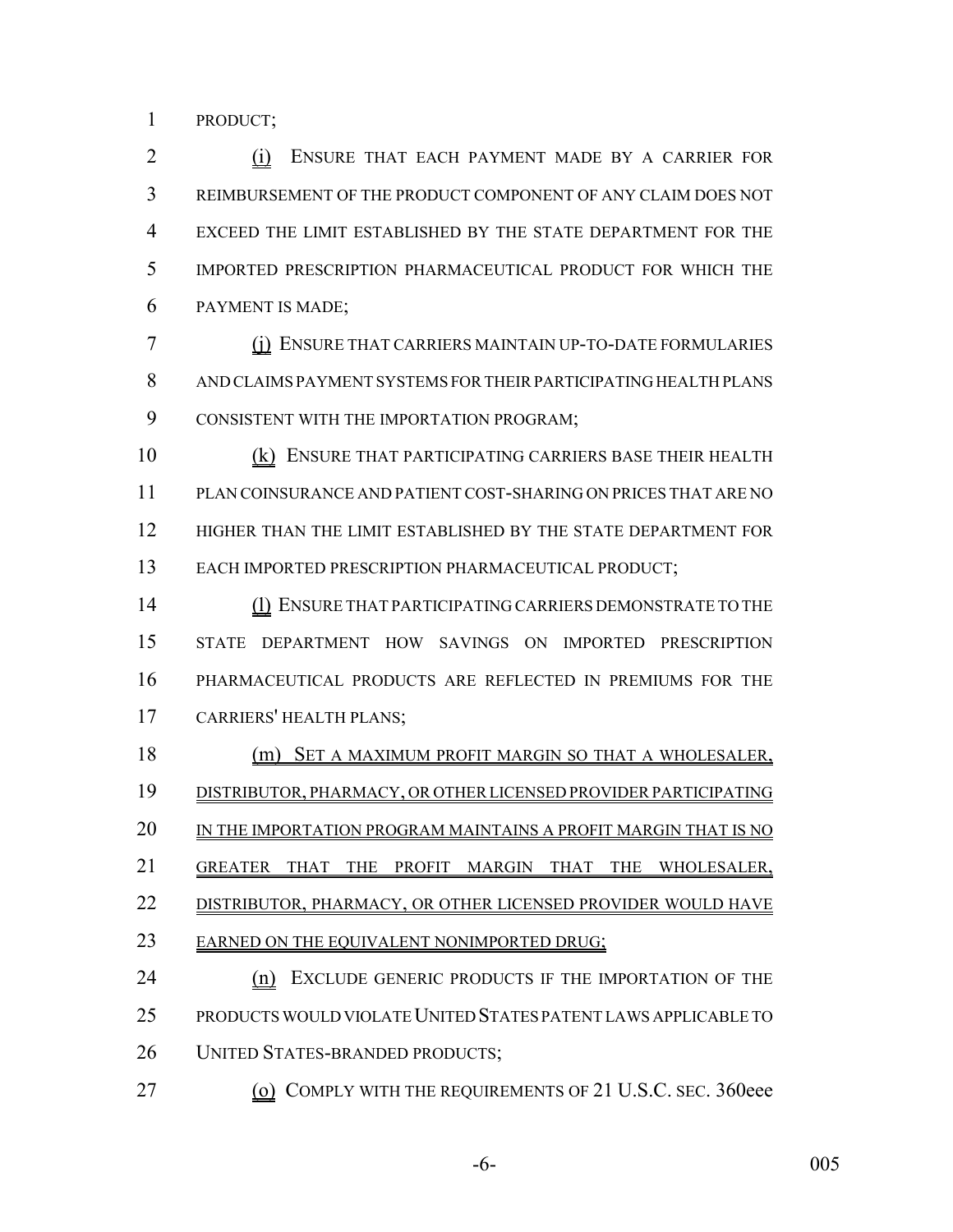TO 360eee-4 PERTAINING TO THE TRACK-AND-TRACE REQUIREMENTS AS ENACTED IN TITLE II OF THE FEDERAL "DRUG QUALITY AND SECURITY ACT", PUB.L. 113-54; AND

 (p) DETERMINE A METHOD FOR COVERING THE ADMINISTRATIVE COSTS OF THE IMPORTATION PROGRAM, WHICH METHOD MAY INCLUDE A FEE IMPOSED ON EACH PRESCRIPTION PHARMACEUTICAL PRODUCT SOLD THROUGH THE PROGRAM OR ANY OTHER APPROPRIATE METHOD AS DETERMINED BY THE STATE DEPARTMENT, BUT THE STATE DEPARTMENT SHALL NOT REQUIRE A FEE IN AN AMOUNT THAT THE STATE DEPARTMENT DETERMINES WOULD SIGNIFICANTLY REDUCE CONSUMER SAVINGS.

 **25.5-2.5-204. Draft report - public meetings - final report - repeal.** (1) ON OR BEFORE JULY 1, 2020, THE STATE DEPARTMENT SHALL: (a) PREPARE AND PUBLICLY RELEASE A DRAFT REPORT THAT FULLY DESCRIBES THE PROPOSED IMPORTATION PROGRAM AND ANY OTHER 16 IMPORTATION OPTIONS THE STATE DEPARTMENT MAY DESCRIBE; AND

 (b) POST THE DRAFT REPORT ON ITS WEBSITE AND SUBMIT THE DRAFT REPORT TO THE JOINT BUDGET COMMITTEE, THE HEALTH AND HUMAN SERVICES COMMITTEE OF THE SENATE, THE PUBLIC HEALTH CARE AND HUMAN SERVICES COMMITTEE OF THE HOUSE OF REPRESENTATIVES, AND THE HEALTH AND INSURANCE COMMITTEE OF THE HOUSE OF REPRESENTATIVES, OR ANY SUCCESSOR COMMITTEES.

23 (2) NOT LESS THAN FIFTEEN DAYS NOR MORE THAN FORTY-FIVE DAYS AFTER THE DATE THE STATE DEPARTMENT POSTS THE REPORT ON THE STATE DEPARTMENT'S WEBSITE, THE STATE DEPARTMENT SHALL HOLD 26 AT LEAST TWO PUBLIC MEETINGS TO RECEIVE COMMENTS ON THE DRAFT 27 REPORT. AT LEAST ONE MEETING MUST BE HELD IN THE DENVER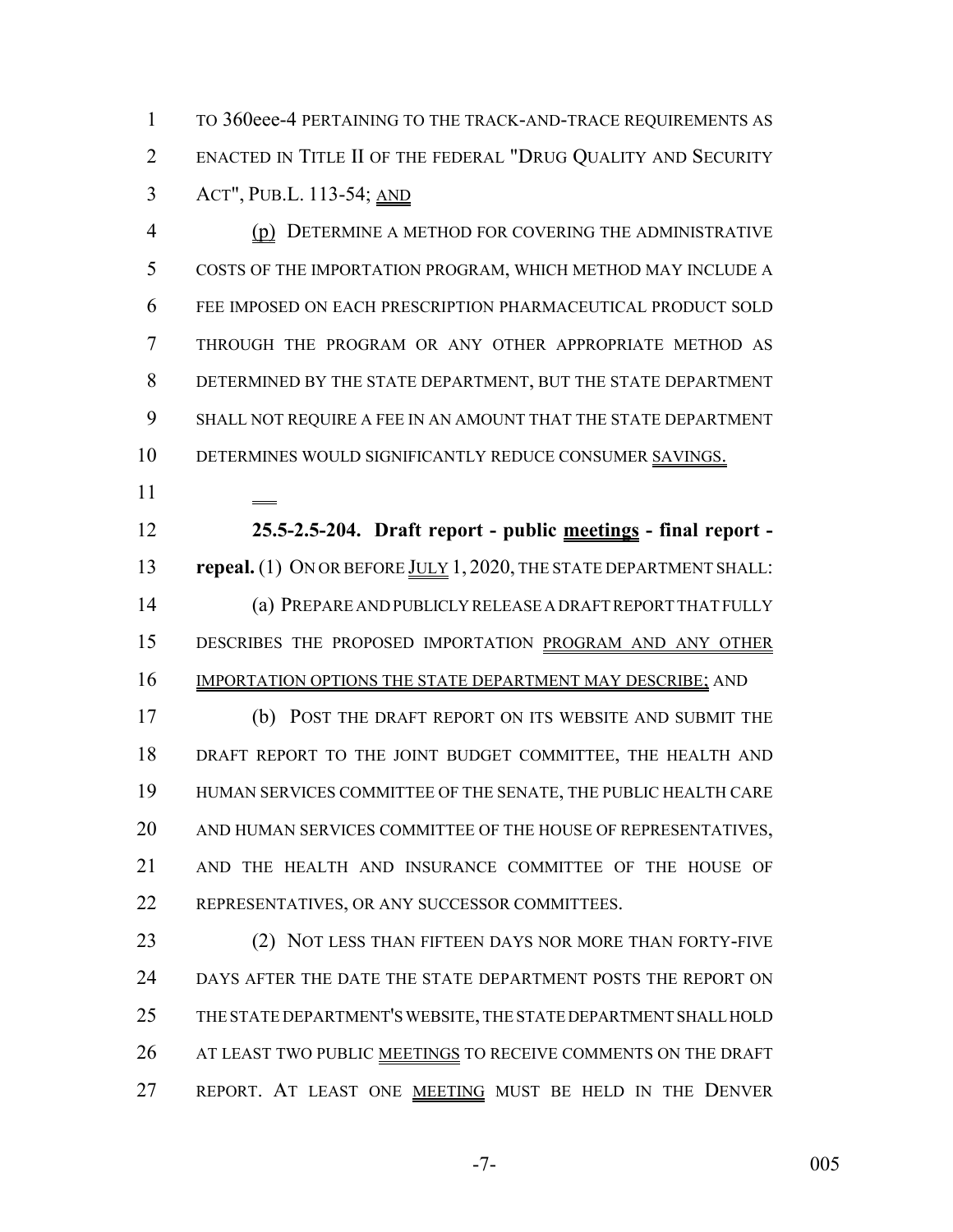METROPOLITAN AREA, AND AT LEAST ONE MEETING MUST BE HELD IN WESTERN COLORADO.

 (3) FOLLOWING THE PUBLIC MEETINGS REQUIRED BY SUBSECTION (2) OF THIS SECTION, AND NO LATER THAN NOVEMBER 15, 2020, THE STATE DEPARTMENT SHALL PREPARE AND PUBLICLY RELEASE A FINAL REPORT THAT FULLY DESCRIBES THE IMPORTATION PROGRAM.THE STATE DEPARTMENT SHALL POST THE FINAL REPORT ON ITS WEBSITE AND SUBMIT THE FINAL REPORT TO THE JOINT BUDGET COMMITTEE, THE HEALTH AND HUMAN SERVICES COMMITTEE OF THE SENATE, THE PUBLIC HEALTH CARE AND HUMAN SERVICES COMMITTEE OF THE HOUSE OF REPRESENTATIVES, AND THE HEALTH AND INSURANCE COMMITTEE OF THE HOUSE OF REPRESENTATIVES, OR ANY SUCCESSOR COMMITTEES.

(4) THIS SECTION IS REPEALED, EFFECTIVE DECEMBER 1, 2020.

 **25.5-2.5-205. Request for secretary's approval - effect of approval - notice to revisor of statutes.** (1) ON OR BEFORE JANUARY 1, 16 2021, THE EXECUTIVE DIRECTOR SHALL SUBMIT A FORMAL REQUEST TO THE SECRETARY FOR REVIEW AND APPROVAL OF THE IMPORTATION PROGRAM. THE EXECUTIVE DIRECTOR SHALL PROVIDE INFORMATION REQUESTED BY THE SECRETARY DURING THE SECRETARY'S REVIEW. THE EXECUTIVE DIRECTOR MAY MODIFY THE IMPORTATION PROGRAM DESIGN AS REQUIRED BY THE SECRETARY SO LONG AS THE MODIFICATIONS ARE 22 CONSISTENT WITH THIS PART 2.

 (2) SECTIONS 25.5-2.5-206 TO 25.5-2.5-209 TAKE EFFECT IF THE SECRETARY APPROVES THE IMPORTATION PROGRAM BY DETERMINING THAT THE IMPORTATION PROGRAM COMPLIES WITH 21 U.S.C. SEC. 384. THE EXECUTIVE DIRECTOR SHALL NOTIFY THE REVISOR OF STATUTES IN WRITING THAT THE SECRETARY HAS APPROVED THE IMPORTATION

-8- 005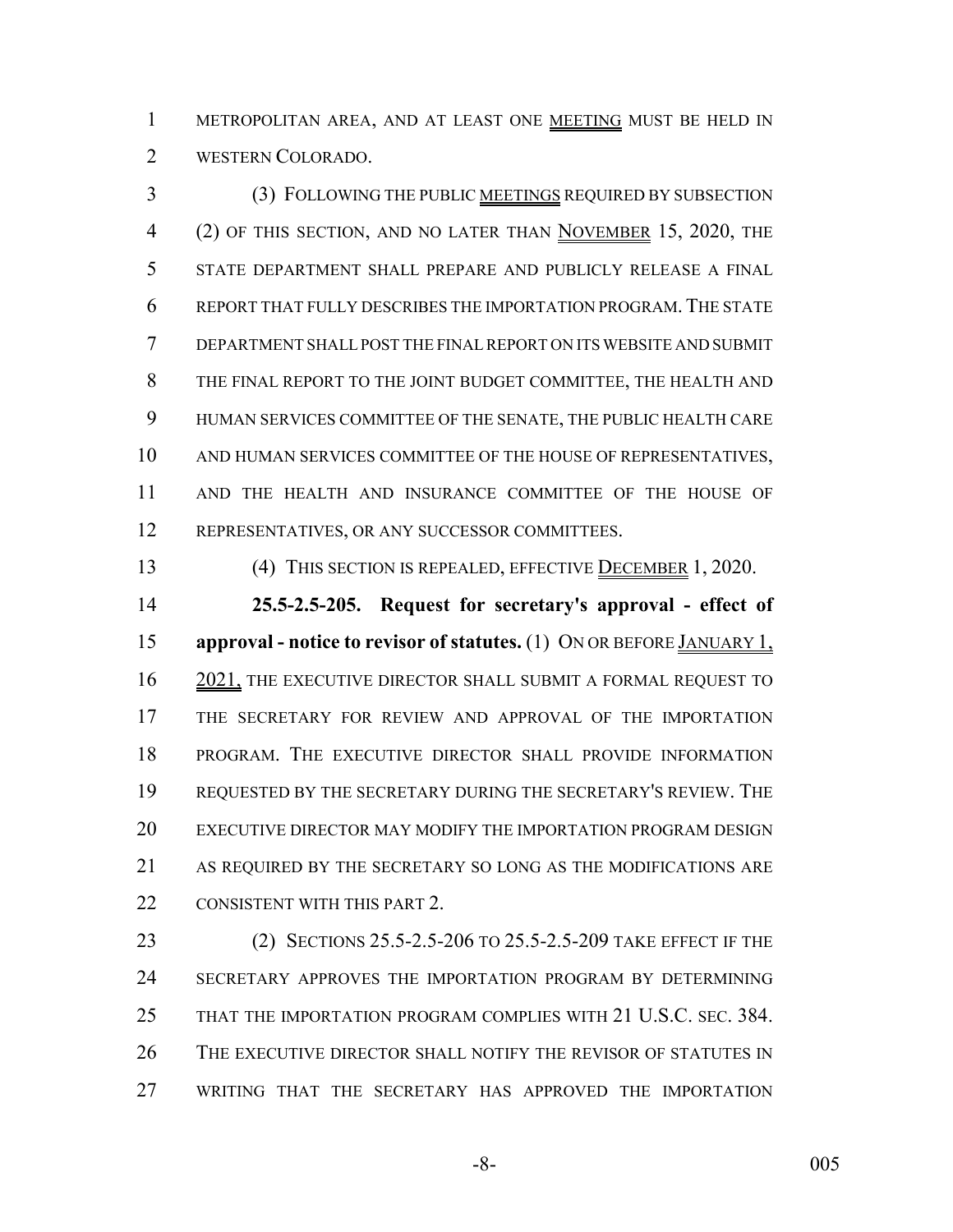PROGRAM BY E - MAILING THE NOTICE TO REVISOROFSTATUTES.GA@STATE.CO.US. SECTIONS 25.5-2.5-206 TO 25.5-2.5-209 TAKE EFFECT ON:

 (a) THE DATE SPECIFIED IN THE EXECUTIVE DIRECTOR'S NOTICE TO THE REVISOR OF STATUTES THAT THE SECRETARY HAS APPROVED THE IMPORTATION PROGRAM; OR

 (b) THE DATE OF SAID NOTICE IF THE NOTICE DOES NOT SPECIFY A DIFFERENT DATE.

 **25.5-2.5-206. Importation program authorized - rules.** (1) UPON APPROVAL BY THE SECRETARY, IN ACCORDANCE WITH SECTION 25.5-2.5-205, THE STATE DEPARTMENT SHALL ADMINISTER AN IMPORTATION PROGRAM.

 (2) THE STATE DEPARTMENT SHALL APPROVE A METHOD OF FINANCING THE ADMINISTRATIVE COSTS OF THE IMPORTATION PROGRAM, WHICH METHOD MAY INCLUDE IMPOSING A FEE ON EACH PRESCRIPTION PHARMACEUTICAL PRODUCT SOLD THROUGH THE IMPORTATION PROGRAM OR ANY OTHER APPROPRIATE METHOD DETERMINED BY THE STATE DEPARTMENT TO FINANCE ADMINISTRATIVE COSTS. THE STATE DEPARTMENT SHALL NOT REQUIRE A FEE IN AN AMOUNT THAT THE STATE DEPARTMENT DETERMINES WOULD SIGNIFICANTLY REDUCE CONSUMER SAVINGS.

22 (3) THE EXECUTIVE DIRECTOR SHALL PROMULGATE RULES, IN 23 ACCORDANCE WITH ARTICLE 4 OF TITLE 24 AND SECTION 25.5-1-108, AS NECESSARY FOR THE ADMINISTRATION OF THIS PART 2.

 **25.5-2.5-207. Importation program implementation.** (1) TO IMPLEMENT THE IMPORTATION PROGRAM, THE STATE DEPARTMENT SHALL: (a) BASED ON THE RELEVANT CRITERIA CONTAINED IN THE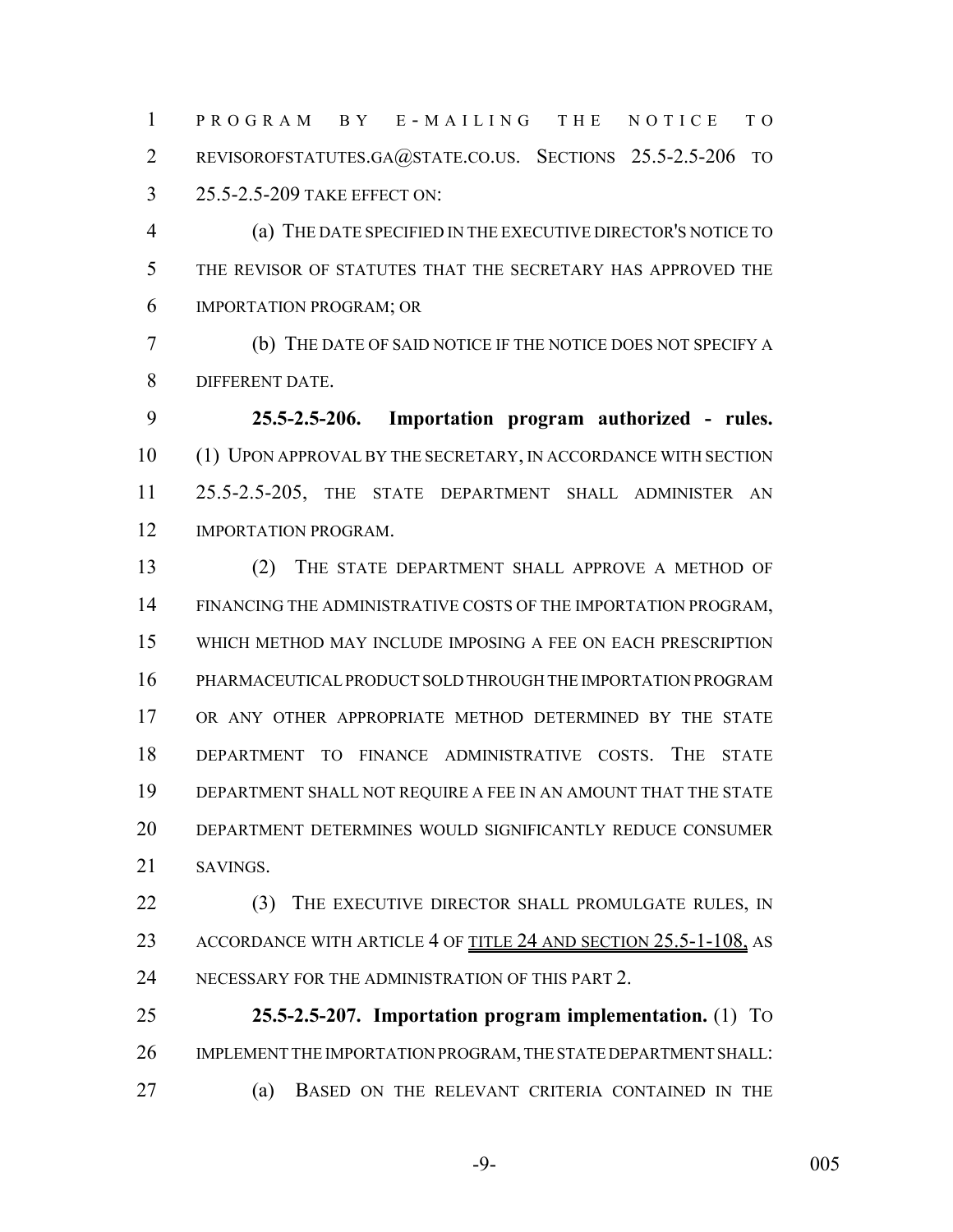IMPORTATION PROGRAM DESIGN, DEVELOP AND ISSUE A REQUEST FOR PROPOSALS FROM ONE OR MORE PHARMACEUTICAL WHOLESALERS LICENSED BY THE STATE BOARD OF PHARMACY IN ACCORDANCE WITH PART 3 OF ARTICLE 42.5 OF TITLE 12. THE STATE DEPARTMENT SHALL SELECT THE LICENSED PHARMACEUTICAL WHOLESALERS BEST SUITED TO IMPORT PRESCRIPTION PHARMACEUTICAL PRODUCTS UNDER THE IMPORTATION PROGRAM. IN ADDITION TO ANY OTHER TERMS REQUIRED BY THE STATE DEPARTMENT, A WHOLESALER SHALL AGREE TO:

 (I) DEVELOP A REGISTRATION SYSTEM TO ENROLL DISTRIBUTORS, PHARMACIES AND OTHER LICENSED PROVIDERS, AND CARRIERS IN THE IMPORTATION PROGRAM;

 (II) ESTABLISH AN OUTREACH AND MARKETING PLAN TO FOSTER PUBLIC AWARENESS OF THE IMPORTATION PROGRAM; AND

 (III) ESTABLISH A TELEPHONE HOTLINE AND CREATE AN INTERNET PORTAL TO ADDRESS QUESTIONS REGARDING THE IMPORTATION PROGRAM AND TO ASSIST PHARMACIES, OTHER LICENSED PROVIDERS, AND CARRIERS 17 IN REGISTERING FOR THE IMPORTATION PROGRAM.

 (b) REQUIRE PARTICIPATING PHARMACIES OR OTHER LICENSED PROVIDERS TO CONTRACT DIRECTLY WITH THE PHARMACEUTICAL WHOLESALERS SELECTED BY THE STATE DEPARTMENT;

**(c) REQUIRE PARTICIPATING CANADIAN SUPPLIERS TO CONTRACT**  DIRECTLY WITH THE PHARMACEUTICAL WHOLESALERS SELECTED BY THE STATE DEPARTMENT; AND

24 (d) ESTABLISH AND MAKE PUBLICLY AVAILABLE THE INITIAL LIST OF IMPORTED PRESCRIPTION PHARMACEUTICAL PRODUCTS COVERED BY THE IMPORTATION PROGRAM AND THE ACTUAL ACQUISITION COST FOR EACH LISTED PRESCRIPTION PHARMACEUTICAL PRODUCT. AT ANY TIME,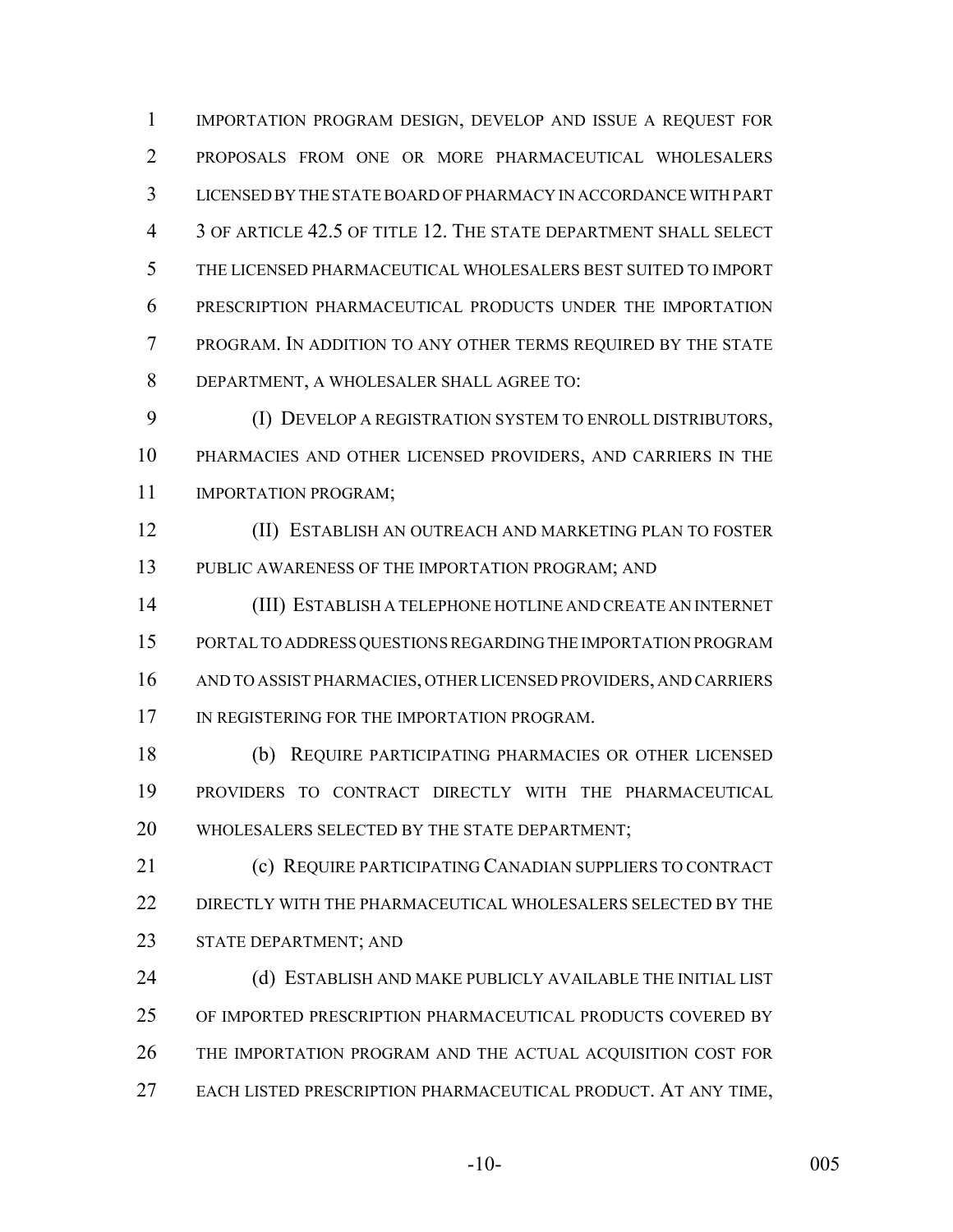THE STATE DEPARTMENT MAY ADD TO OR REMOVE FROM THE 2 IMPORTATION PROGRAM PRESCRIPTION PHARMACEUTICAL PRODUCTS. THE STATE DEPARTMENT SHALL UPDATE THE PUBLIC LIST OF INCLUDED PRODUCTS AT LEAST QUARTERLY.

 **25.5-2.5-208. Report to the general assembly.** 6 (1) NOTWITHSTANDING SECTION -1-136 (11)(a)(I), ON OR BEFORE JANUARY 1, 2022, AND EACH JANUARY 1 THEREAFTER, THE EXECUTIVE DIRECTOR SHALL SUBMIT A REPORT TO THE JOINT BUDGET COMMITTEE, THE HEALTH AND HUMAN SERVICES COMMITTEE OF THE SENATE, THE PUBLIC HEALTH CARE AND HUMAN SERVICES COMMITTEE OF THE HOUSE OF REPRESENTATIVES, AND THE HEALTH AND INSURANCE COMMITTEE OF THE 12 HOUSE OF REPRESENTATIVES, OR ANY SUCCESSOR COMMITTEES.

 (2) THE REPORT DESCRIBED IN SUBSECTION (1) OF THIS SECTION MUST INCLUDE THE FOLLOWING:

 (a) THE SPECIFIC PRESCRIPTION PHARMACEUTICAL PRODUCTS 16 IMPORTED THROUGH THE IMPORTATION PROGRAM;

 (b) THE NUMBER OF WHOLESALERS, DISTRIBUTORS, PHARMACIES AND OTHER LICENSED PROVIDERS, AND CARRIERS THAT ARE PARTICIPATING IN THE IMPORTATION PROGRAM;

**(c)** THE NUMBER OF IMPORTED PRESCRIPTION PHARMACEUTICAL 21 PRODUCTS DISPENSED AND SOLD THROUGH THE IMPORTATION PROGRAM:

22 (d) THE ESTIMATED SAVINGS TO CONSUMERS, CARRIERS, AND EMPLOYERS RESULTING FROM THE IMPORTATION PROGRAM;

 (e) THE INFORMATION COLLECTED PURSUANT TO SECTION 25.5-2.5-209; AND

26 (f) ANY OTHER INFORMATION THE STATE DEPARTMENT DEEMS RELEVANT.

-11- 005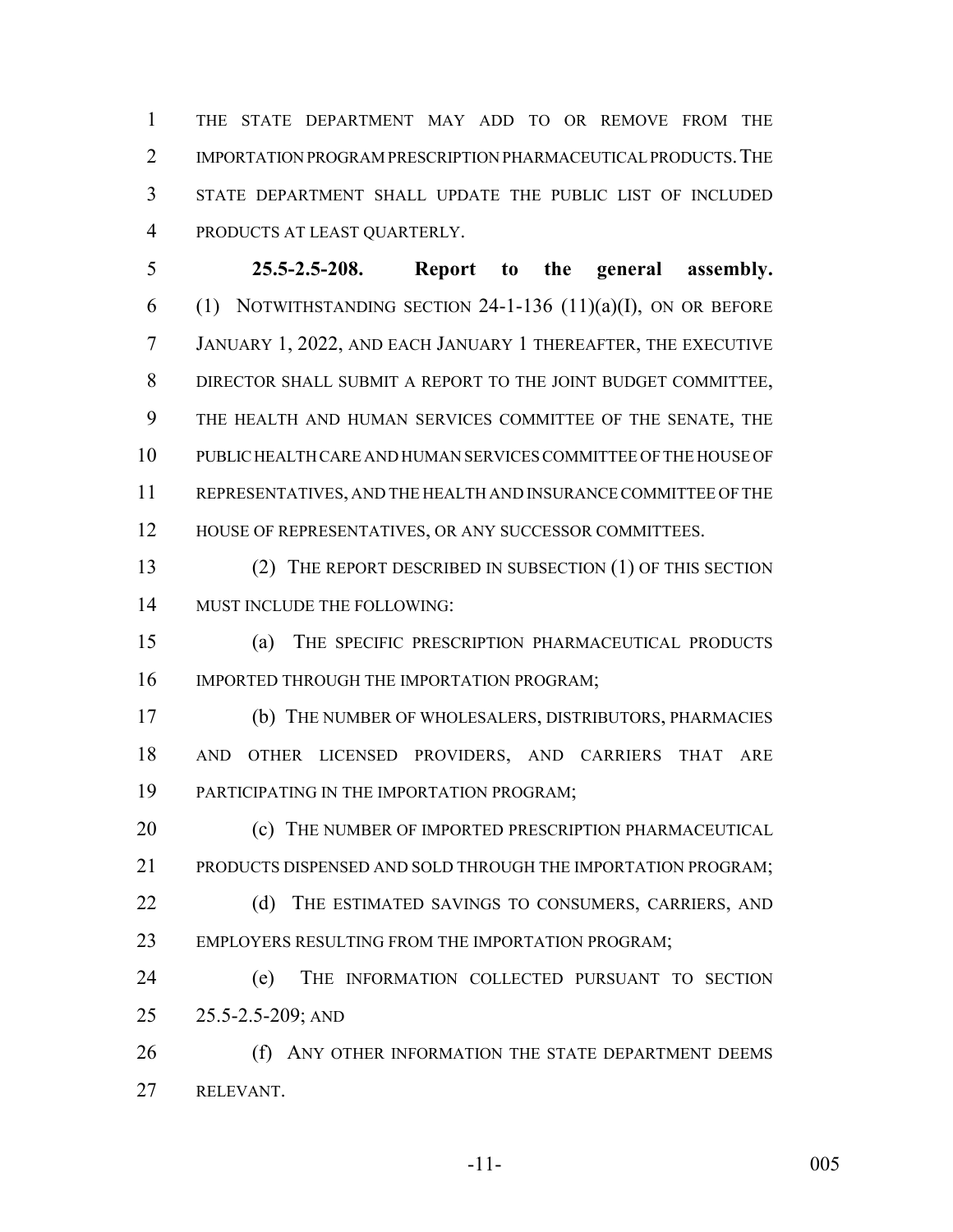**25.5-2.5-209. Monitoring anticompetitive behavior.** THE STATE DEPARTMENT SHALL, IN CONSULTATION WITH THE ATTORNEY GENERAL, IDENTIFY THE POTENTIAL FOR ANTICOMPETITIVE BEHAVIOR IN THE PHARMACEUTICAL INDUSTRY AND OTHER HEALTH CARE INDUSTRIES THAT ARE AFFECTED BY THE IMPORTATION PROGRAM.THE STATE DEPARTMENT SHALL INCLUDE INFORMATION CONCERNING POTENTIAL ANTICOMPETITIVE 7 BEHAVIOR IN THE REPORT REQUIRED BY SECTION 25.5-2.5-208.

 **SECTION 4.** In Colorado Revised Statutes, **amend** 25.5-2.5-101 as follows:

 **25.5-2.5-101. Short title.** THE SHORT TITLE OF this article shall be 11 known and may be cited as PART 1 IS the "Colorado Cares Rx Act".

 **SECTION 5.** In Colorado Revised Statutes, 25.5-2.5-103, **amend** (3) as follows:

 **25.5-2.5-103. Lower-cost prescription drugs - information - research - reporting.** (3) The state department shall report annually to 16 the PUBLIC health CARE and human services committees COMMITTEE of the house of representatives and THE HEALTH AND HUMAN SERVICES COMMITTEE OF the senate, or any successor committees, concerning the 19 provisions of this article PART 1.

 **SECTION 6. Act subject to petition - effective date.** This act takes effect at 12:01 a.m. on the day following the expiration of the ninety-day period after final adjournment of the general assembly (August 2, 2019, if adjournment sine die is on May 3, 2019); except that, if a referendum petition is filed pursuant to section 1 (3) of article V of the state constitution against this act or an item, section, or part of this act within such period, then the act, item, section, or part will not take effect unless approved by the people at the general election to be held in